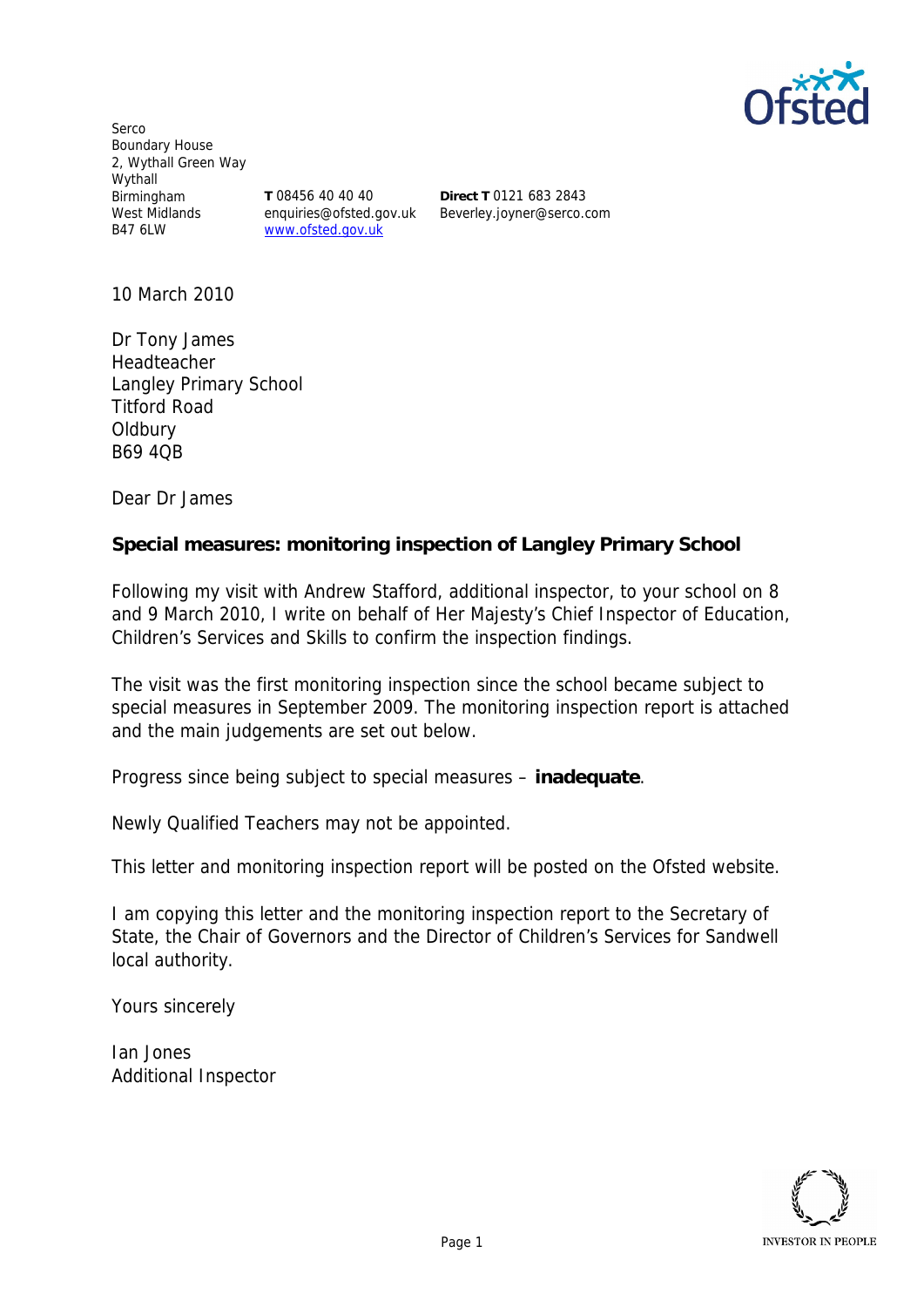

**Special measures: monitoring of Langley Primary School**

**Report from the first monitoring inspection on 8 and 9 March 2010**

# **Evidence**

Inspectors observed teaching across the school, and met with groups of pupils and representatives from the governing body and the local authority. Separate meetings were held with the headteacher and the senior leadership team.

## **Context**

Since the inspection in September 2009, the number on roll has increased and is now over 380.

**Pupils' achievement and the extent to which they enjoy their learning**

Pupils' outcomes remain inadequate overall, with particular weaknesses at Key Stage 2. In the 2009 national tests for pupils aged 11, only around two thirds of pupils managed to achieve the expected level. Of particular concern was the decline in the proportions of pupils attaining the higher levels in English, mathematics and science, which were especially low. All groups of pupils, irrespective of their background, underachieve. Girls, although performing below expectations, do slightly better than the boys.

The school acknowledges that the progress pupils make from age seven to age eleven is inadequate. In mathematics and science, the progress pupils made between Key Stage 1 and Key Stage 2 was amongst the lowest five per cent nationally. Even in English, where progress is slightly better, it was significantly below national levels.

Poor attainment and progress in core literacy skills are continuing barriers to better progress in all subjects. Inadequate writing skills, for example, are common throughout the school. Particular weaknesses in English include poor punctuation and grammar and weak spelling, although some of the more able pupils show signs of an improvement in this area. The spoken vocabulary used by pupils is improving as a result of a clearer focus on this in some lessons, although this is a mixed picture. In mathematics, an insecure basic grasp of number skills remains alongside a fragile ability to apply strategies to solve problems. Across the school pupils display limited ability to accurately and clearly record findings from science investigations.

Despite this, there are some early signs of improvement. A scrutiny of workbooks shows that pupils in Year 6 are now making better progress in mathematics and standards of writing are showing distinct signs of improvement. The proportion of pupils reaching higher levels is also increasing. This encouraging improvement is more evident in Year 6 than in other Key Stage 2 classes.

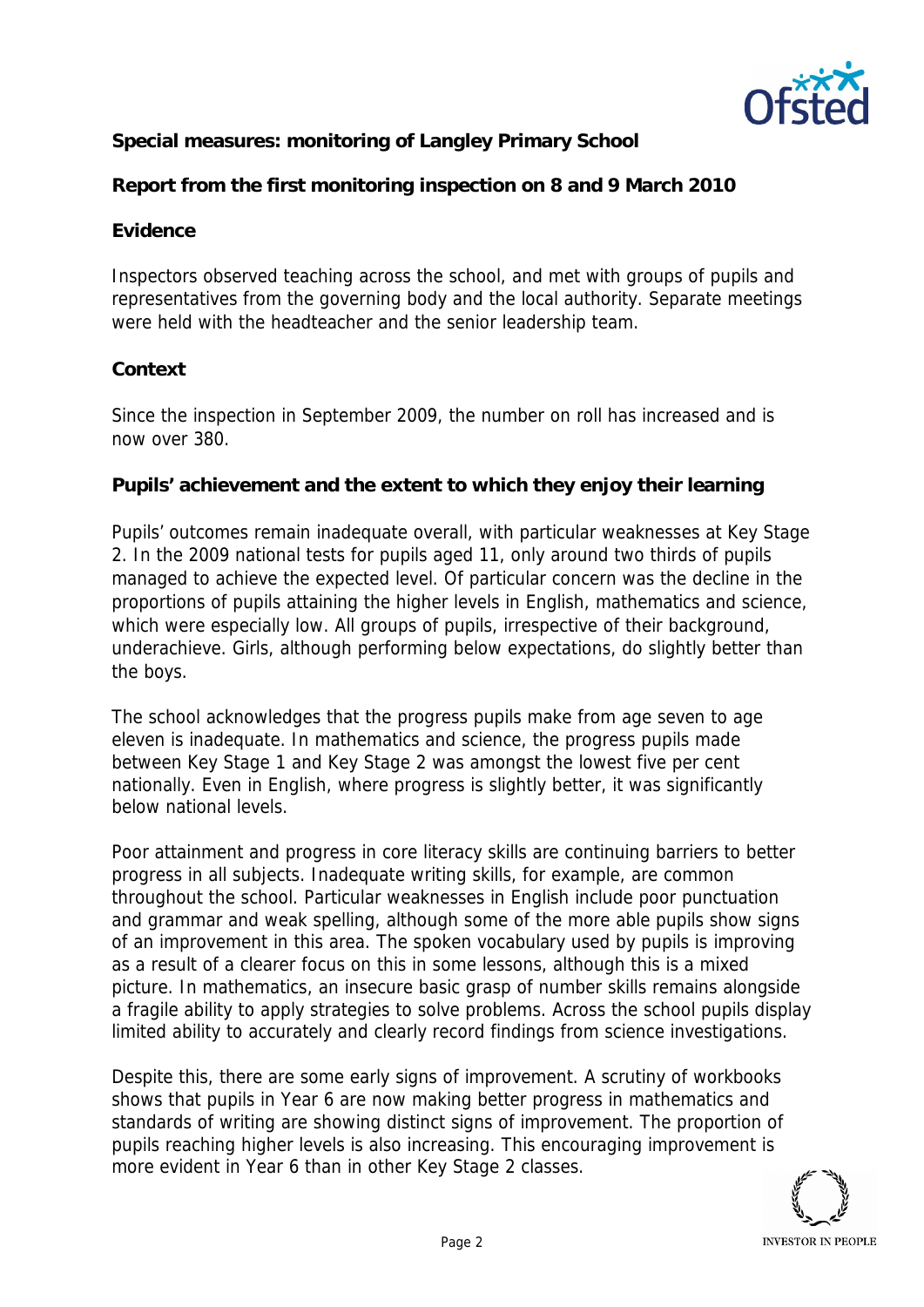

Progress towards the school's targets for 2010 represent a marked improvement in the proportion of pupils expected to reach the higher levels, although the proportion in line to reach the expected levels remains too low. The school readily acknowledges there is much still to be done to improve standards of attainment and pupils' progress and has engaged in appropriate support programmes to help tackle this.

Provision for acquiring literacy and numeracy skills in the Early Years Foundation Stage has improved. The school's assessment records indicate that standards are rising with most children now expected to reach the early learning goals by the time they transfer to Year 1. Following a review of practice by the coordinator, significant changes in the Reception and Nursery classes have taken place. Notable among these is a restructuring of the school day and a renewed emphasis on independent learning. There is now a greater focus on the development of literacy and numeracy skills in learning activities throughout the school day. As a result, children are making improved progress, although there is further work needed, particularly in providing challenging writing activities to stimulate learning further.

**Other relevant pupil outcomes**

The most significant improvement since the last inspection is seen in much better behaviour throughout the school. Behaviour has improved considerably as a result of a consistent application of behaviour management techniques and a clear system of rewards and sanctions. The school has taken effective steps to deal with rare examples of inappropriate behaviour and there have been no fixed-term exclusions during this academic year. As a result the school is a calm and harmonious environment. The majority of pupils are well behaved and polite. They enjoy their lessons and say that the school is a much calmer place than it used to be. They are very positive about the recent changes and say that they enjoy all the opportunities that the school offers. This change has sown the seeds for greater engagement in lessons in the future and bodes well for future capacity to improve.

Attendance is improving: while levels remain inadequate, attendance has risen this year by over 2% overall. The school is working hard to promote good attendance, although there is a sizeable group of pupils who have attendance levels below 80%.

Progress since the last inspection on the areas for improvement:

- increase the rate of progress made by pupils in reading, writing, mathematics and science so that 80% make significant improvement each year – **inadequate**.
- in the Early Years Foundation Stage, increase the progress made by children by providing them with more structured opportunities to acquire literacy and numeracy skills – **satisfactory**.
- raise attendance to 94% and reduce the rate of exclusion satisfactory.

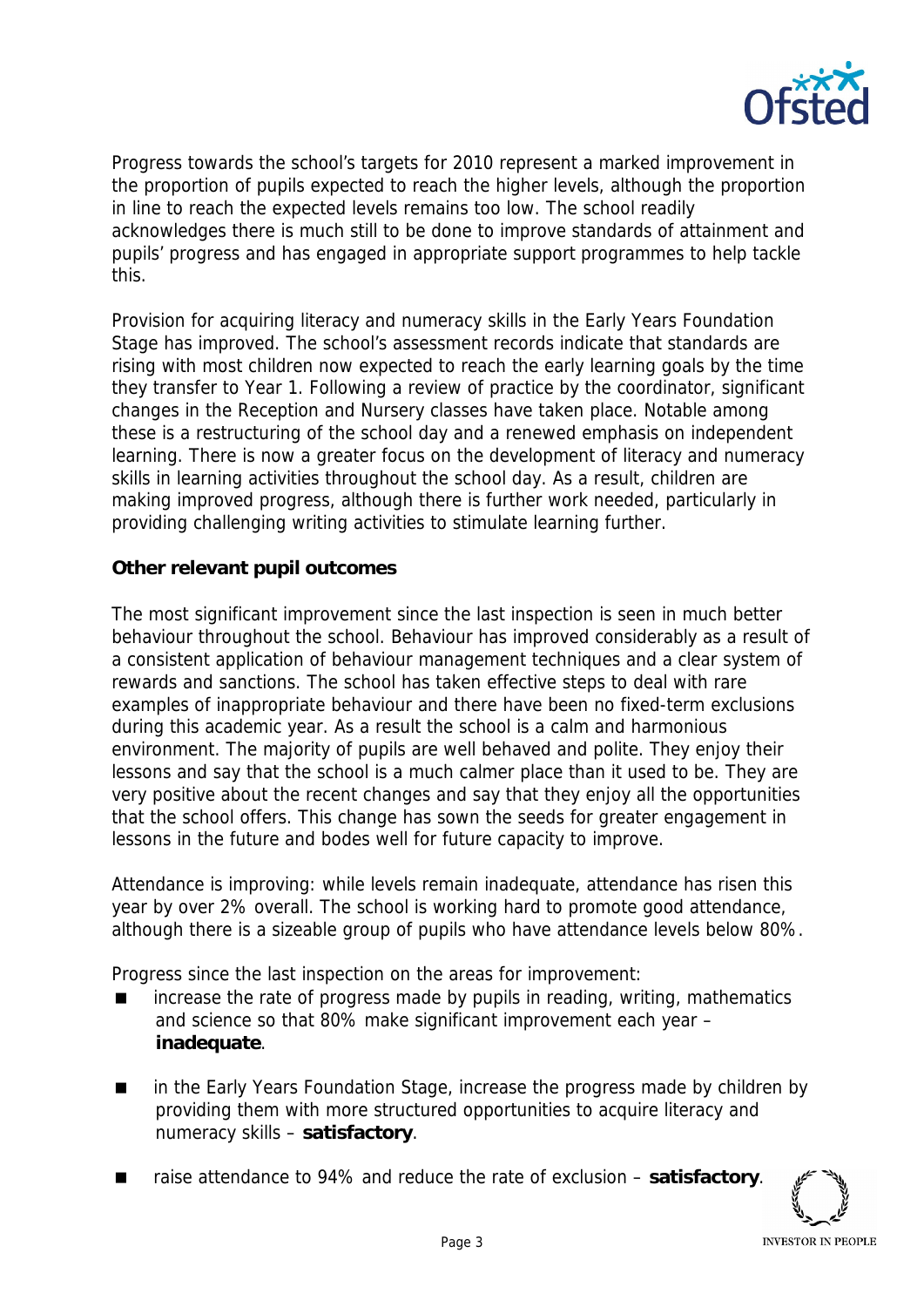

## **The effectiveness of provision**

Teaching overall has improved. Inspectors observed all classes and the large majority of lessons were satisfactory with a small proportion good. A consistent limitation is that teachers do not place enough emphasis on gauging what pupils are actually learning. The effectiveness of the use of questioning is restricted because too often teachers require only a short, often previously known, answer rather than prompting more ambitious thinking. Levels of challenge and expectations of what pupils are able to do are not consistently high; as a result a good quality of learning is not sustained. At times progress is hampered when work is not well matched to the various learning needs of pupils. The quality of feedback to pupils, both written and spoken, is variable. In good examples, it explains what pupils need to do and is systematically followed up by teachers. Teachers' routine planning varies in quality. Although planning identifies different expectations for a range of abilities it is sometimes insufficiently focused on learning.

Since September the school has reorganised the times of the school day to provide an improved focus on learning. The introduction of setting by ability is helping to match work better to the learning needs of pupils. However, the rate of progress is still limited, especially for less able pupils, because the quality of advice does not move their learning forward sufficiently. Pupils with special educational needs and/or disabilities get regular support from adults but the impact of the guidance provided for them is erratic.

### **The effectiveness of leadership and management**

Leadership in school has undergone significant change since September 2009, when a new headteacher and deputy headteacher were appointed. The headteacher is ambitious for the school and has a clear vision shared with colleagues. An invigorated senior leadership team has a clearer sense of purpose and is developing increased accountability for progress, which is beginning to be shared with colleagues in the classroom. The headteacher, with the close support of the deputy headteacher, has implemented a number of changes, including a refocus on pupils' progress. He has established a full programme of monitoring of teaching and learning. This is proving invaluable in establishing a clear picture of the school's weaknesses. This information is being used to improve strategic planning. Monitoring of teaching quality is accurate, although the limited opportunities for subject leaders to be involved in lesson observations weaken their ability to understand the various strengths and weaknesses in their area of responsibility. Action has been taken to address shortcomings such as behaviour management and attendance, although levels in the latter remain well below average. There has been too little time for changes introduced to have their full impact and, as a result, insufficient progress has been made in demonstrating satisfactory capacity to improve.